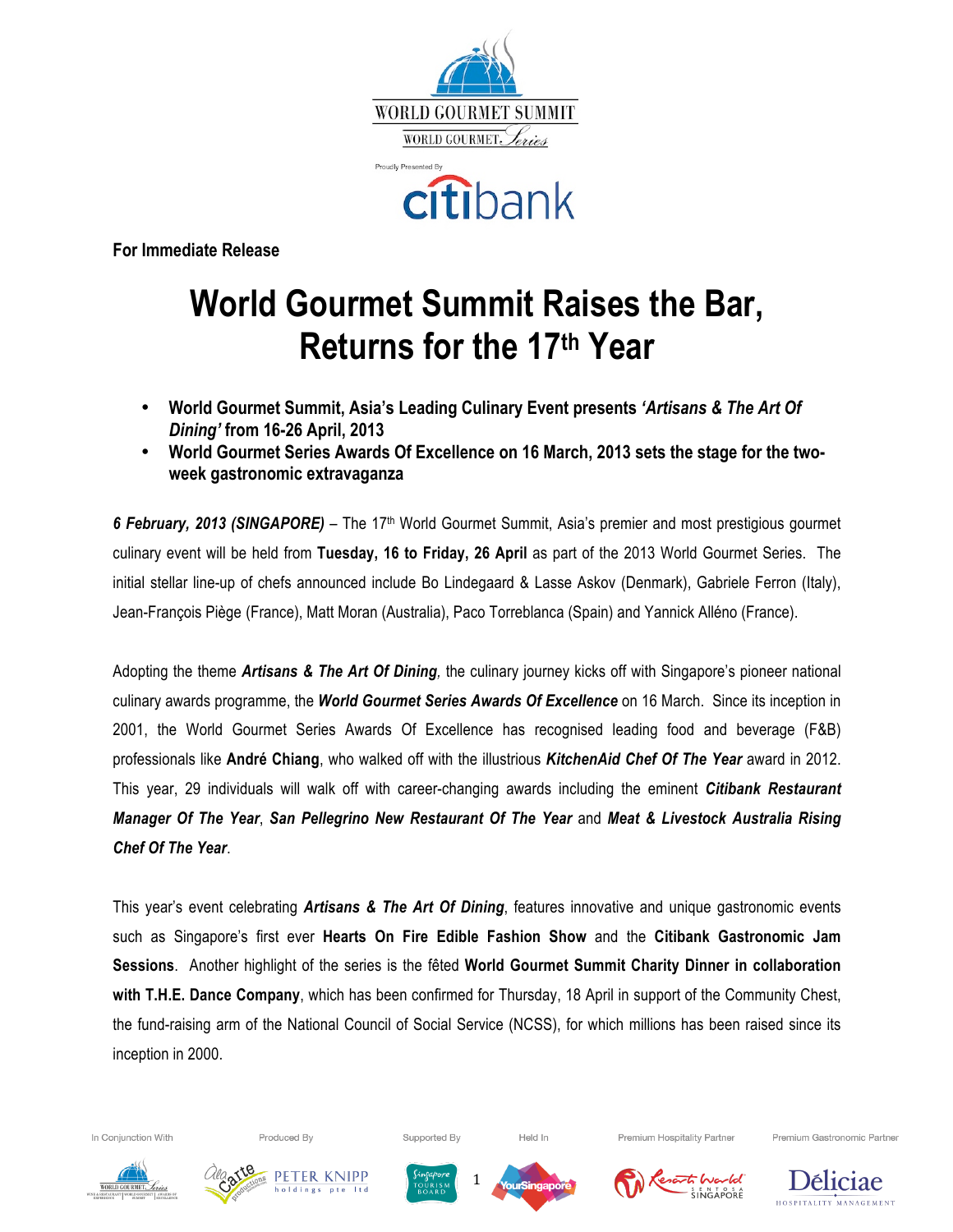Peter A. Knipp, CEO of Peter Knipp Holdings, said, "We have the privilege of bringing the excitement, the glamour and most importantly, the passion that surrounds the world of gastronomy back to Singapore for the 17<sup>th</sup> year running. We have made tremendous strides over the years and with the support of our key partners and endorsement by the world's leading chefs and industry experts, we are confident of a culinary adventure like no other."

He added, "With the theme, *Artisans & The Art Of Dining,* we aim to bring to the forefront the soul and passion that surrounds the culinary craft and we are excited about pushing boundaries yet again, delivering only the best gourmet experiences for diners in Singapore across the country's premier establishments this April."

At the heart of the World Gourmet Series is the Awards Of Excellence, which plays an important role in raising the standards of the F&B industry and cultivating the talent that will put Singapore on the global gourmet map. For more than a decade, over a hundred of F&B's finest have been recognised by an esteemed judging panel for their efforts in bringing the epicurean scene to new heights, including Sam Leong (Asian Ethnic Chef Of The Year, 2001, 2002, 2004), Pang Kok Keong (Pastry Chef Of The Year, 2007, 2009, 2010) and Raffles Grill (Wine List Of The Year, 2005, 2006, 2007).

Knipp emphasised the successful history of the awards, saying, "The awards play a major role in the cultivation of upand-coming industry stars with the Awards Of Excellence scholarships. These scholarships are awarded to young and budding talents who possess the ability to grow in their fields of culinary and pâtisserie arts, wine, hospitality and butchery, providing them with a once-in-a-lifetime opportunity to gain exposure overseas."

This year, the five scholarships include:

- o Acqua Panna Hospitality Scholarship
- o At-Sunrice GlobalChef Academy and Johnson & Wales University Culinary Scholarship
- o Meat & Livestock Australia Culinary Appreciation Programme
- o Valrhona Pâtisserie Scholarship
- o Paul Jaboulet Aîné & Château La Lagune Wine Scholarship

Awards Of Excellence finalists will be selected by an expert panel of culinary judges and announced on Thursday, 7 March, followed by the Awards Ceremony on Saturday, 16 March at Orchard Hotel.



Produced By

Supported By





Premium Hospitality Partner









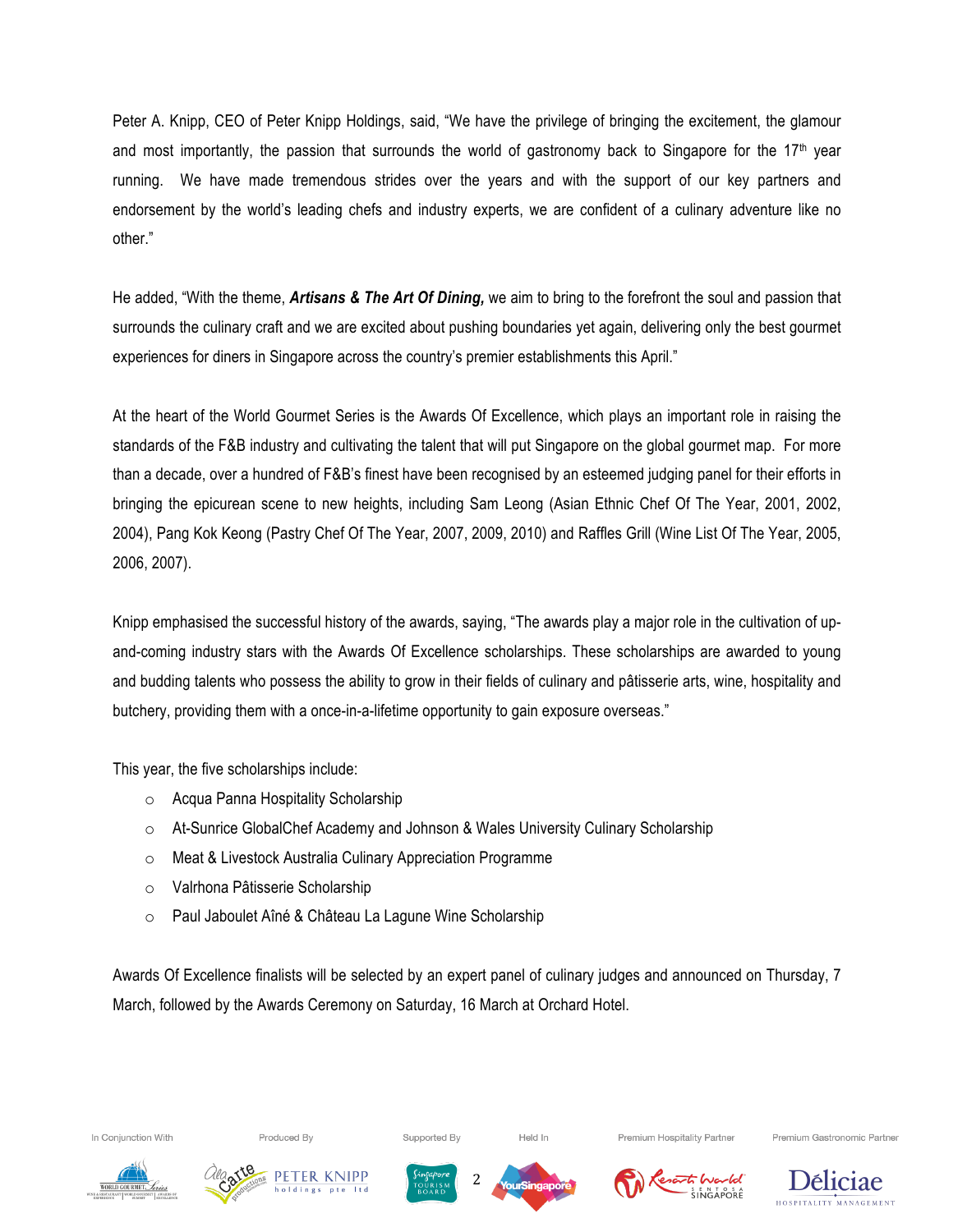The World Gourmet Summit is organised by À La Carte Productions (a subsidiary of Peter Knipp Holdings Pte Ltd), the 2013 festivities are proudly presented by Citibank and supported by the Singapore Tourism Board (STB) with Resorts World Sentosa and Déliciae Hospitality Management on board as the Premium Hospitality Partner and Premium Gastronomic Partner respectively. Further details of the World Gourmet Summit, including the full line-up of chefs, hosting establishments and partner restaurants will be announced shortly.

# --END--

## **For media enquiries, interviews and hi-res images, please contact:**

| Wani Diwarkar                   |                         | Alex Jafarzadeh                 |                           |
|---------------------------------|-------------------------|---------------------------------|---------------------------|
| <b>Fulford Public Relations</b> |                         | <b>Fulford Public Relations</b> |                           |
| E:                              | wdiwarkar@fulfordpr.com | E: I                            | ajafarzadeh@fulfordpr.com |
| D΄                              | +65 6324 5534           | D٠                              | +65 6324 5286             |
| M·                              | +65 9832 0643           | M۰                              | +65 9698 2472             |

## **About the World Gourmet Summit**

The World Gourmet Summit is an international gastronomic extravaganza organised by À La Carte Productions (a subsidiary of Peter Knipp Holdings Pte Ltd), supported by the Singapore Tourism Board (STB), and presented by Citibank. The World Gourmet Summit celebrates its 17th anniversary in 2013.

An annual epicurean festival that showcases the intricate craftsmanship of prestigious chefs; it is also an exposition of internationally acclaimed vintners. Encompassing a series of dazzling events like the vintner dinners and celebrity dinners, it is a gourmet spectacular specially crafted for discerning individuals who appreciate fine wines and gourmet cuisine.

Since 2000, the World Gourmet Summit has been raising funds through its annual charity dinners in support of the Community Chest, the fund-raising arm of the National Council of Social Service (NCSS). The charity dinners have raised over S\$4.5 million with the generosity of its distinguished guests through table sales, charity auctions as well as donations.

www.worldgourmetsummit.com

In Conjunction With

Produced By

Supported By

Held In

Premium Hospitality Partner







3



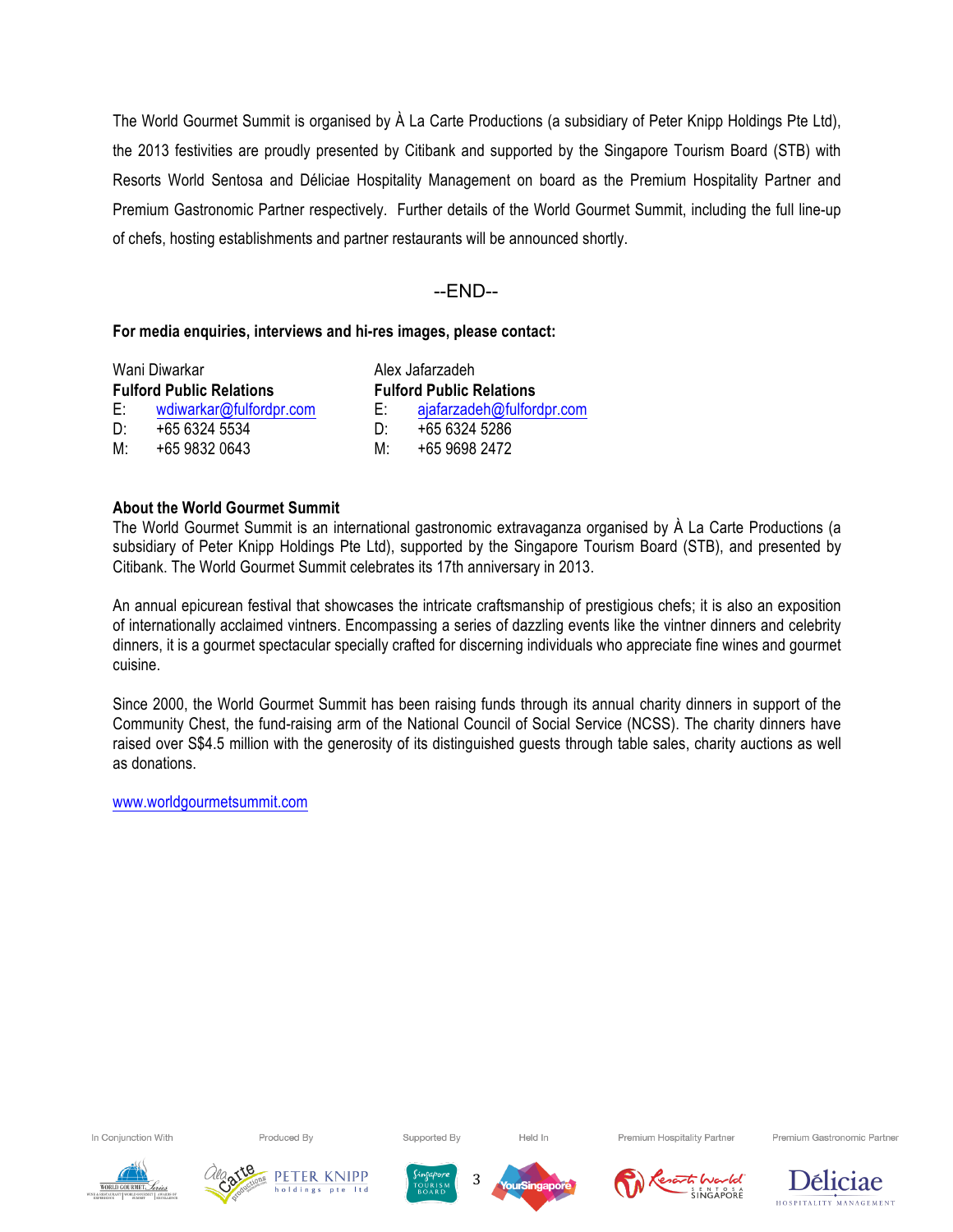# **ANNEX A – About The World Gourmet Series Awards Of Excellence**

Inaugurated in 2001, the World Gourmet Series Awards Of Excellence are the only national accolades that acknowledge the efforts of key players in the food and beverage industry who deliver the best dining experience and products to their guests.

Organised by A La Carte Productions (a subsidiary of Peter Knipp Holdings Pte Ltd) and supported by the Singapore Tourism Board (STB), the awards aim to motivate talents in the industry to excel in the culinary profession and promote the appreciation of dining in Singapore, as well as the region, to the next level.

The awards will be presented on Saturday, 16 March, 2013 at Orchard Hotel, Singapore.

# **Singapore Awards**

Singapore awards are given out to deserving candidates who have worked hard over the years and are recognised in the Food & Beverage (F&B) industry. They have been nominated for their hard work, dedication and unrelenting efforts in improving their techniques as well as keeping up with the stringent standards.

The Singapore awards up for voting in 2013 are:

- Asian Cuisine Chef Of The Year
- Life Inspired Asian Restaurant Of The Year
- Sico Asia Banquet Manager Of The Year
- Coffex Bar Of The Year
- Culinary Institution Of The Year
- KitchenAid Chef Of The Year
- Bernardaud Executive Chef Of The Year
- Sia Huat Food & Beverage Manager Of The Year
- Food Photograph Of The Year
- Food Writer Of The Year
- epicure Gourmet Distributor Of The Year
- Lexmark Gourmet Retailer Of The Year
- Deliciae Lifetime Achievement Award
- S. Pellegrino New Restaurant Of The Year
- New World Wine List Of The Year
- Eurocave Old World Wine List Of The Year
- Steelite Outstanding Caterer Of The Year
- deZaan Gourmet Pastry Chef Of The Year
- Citibank Restaurant Manager Of The Year
- Indoguna Restaurant Of The Year
- Meat & Livestock Australia Rising Chef Of The Year
- Top Wines Sommelier Of The Year
- The Macallan Wine Distributor Of The Year
- Giorgio Ferrari Wine Retailer Of The Year

# **Regional Awards**

Regional awards finalists comprise of food and beverage (F&B) professionals, establishments and institutions that have consistently put on their best performance in the culinary field.

4

- TungLok Asian Cuisine Chef Of The Year
- Life Inspired Asian Restaurant Of The Year
- Electrolux Culinary Institution Of The Year

In Conjunction With

Produced By

Supported By

Held In

Premium Hospitality Partner











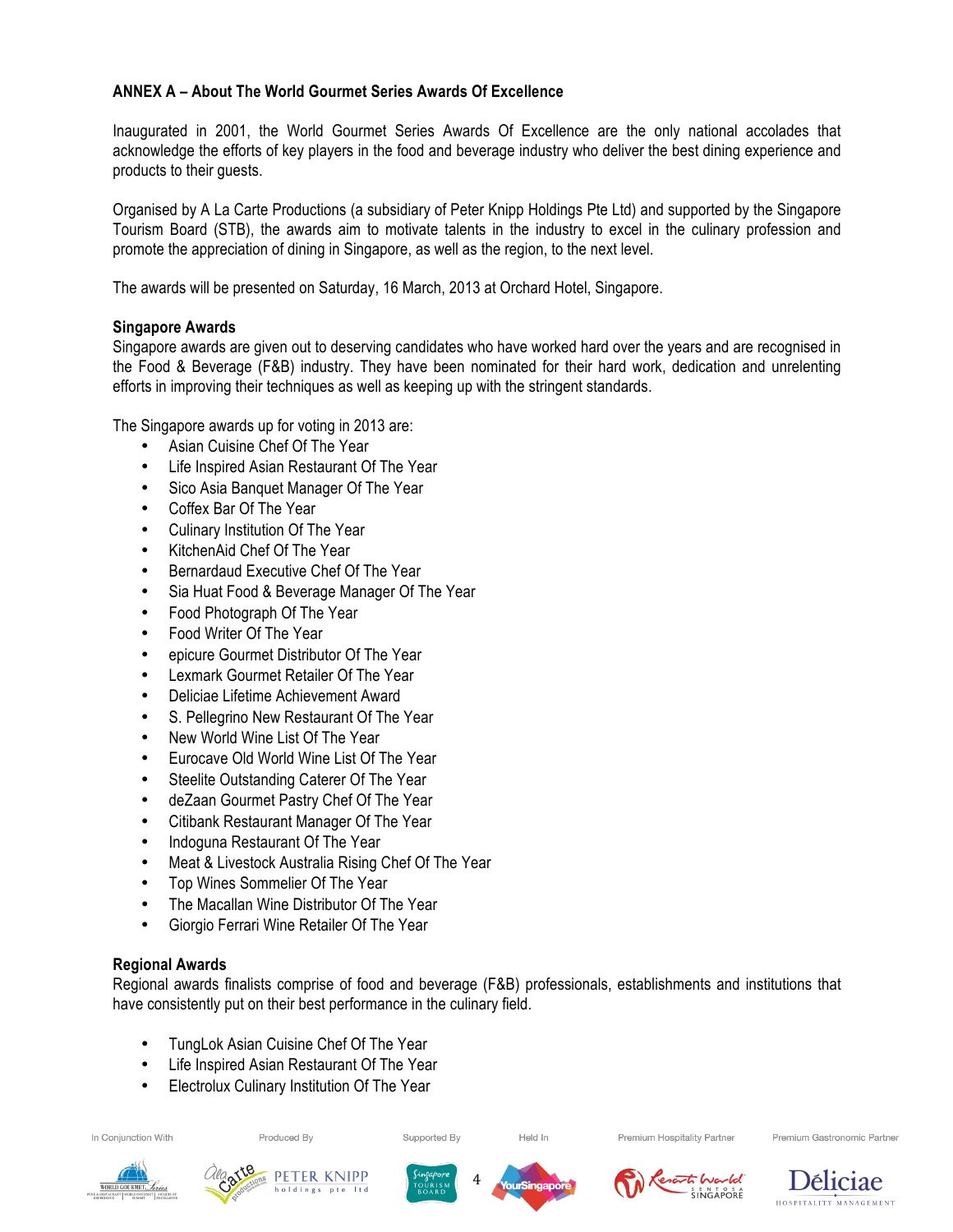- Manitowoc Restaurateur Of The Year
- Fonterra Pastry Chef Of The Year

# **Awards Of Excellence Scholarships**

• *At-Sunrice GlobalChef Academy and Johnson & Wales University Culinary Scholarship*

The scholar will have the opportunity to attend a culinary programme / apprenticeship at Johnson & Wales University. The programme will cover essential topics such as product origins, various cooking and presentation techniques.

The scholar will receive:

- o a culinary programme / apprenticeship at Johnson & Wales University, USA
- o return air-tickets and accommodation.

# • *Acqua Panna Hospitality Scholarship*

The scholar will have the opportunity to visit Villa Panna and the Frescobaldi wine estate to gain insightful knowledge on Acqua Panna and attend a course / apprenticeship at ALMA La Scuola Internationale di Cucina Italiana.

The scholar will receive:

- o an apprenticeship in ALMA, Italy (International culinary school)
- o a visit to Frescobaldi wine estate, Italy
- o a visit to Villa Panna (source of Acqua Panna), Italy
- o return air-tickets and accommodation

# • *Meat & Livestock Australia Culinary Appreciation Programme*

The scholar will have the opportunity to participate in a culinary appreciation programme in Australia courtesy of Meat & Livestock Australia. The programme will cover product origin and knowledge, butchery techniques as well as experience in Australia's butchery and foodservice outlets and Australia's food safety integrity system that underpins the premium beef and lamb products that Australia produces.

The scholar will receive:

- $\circ$  the opportunity to participate in a culinary appreciation programme in Australia
- o return air-tickets and accommodation

# • *Valrhona Pâtisserie Scholarship*

The scholar will have the opportunity to attend Valrhona's Ecole du Grand Chocolat, France. The course will cover various aspects of chocolate making and pastry, focusing on the techniques and creations.

The scholar will receive:

- o a course / apprenticeship at Valrhona's Ecole du Grand Chocolat, France
- o return air-tickets and accommodation

# • *Paul Jaboulet Aîné & Château La Lagune Wine Scholarship*

The scholar will have the opportunity to visit the wineries of Paul Jaboulet Aîné & Château La Lagune to learn about the terroir, vineyards and participate in the harvest. Programme topics will also include exploring Hermitage and understanding the making of La Chapelle and La Lagune.

The scholar will receive:

o an apprenticeship at Paul Jaboulet Aîné & Château La Lagune

Supported By

o return air tickets and accommodation



Produced By









Held In



Premium Hospitality Partner



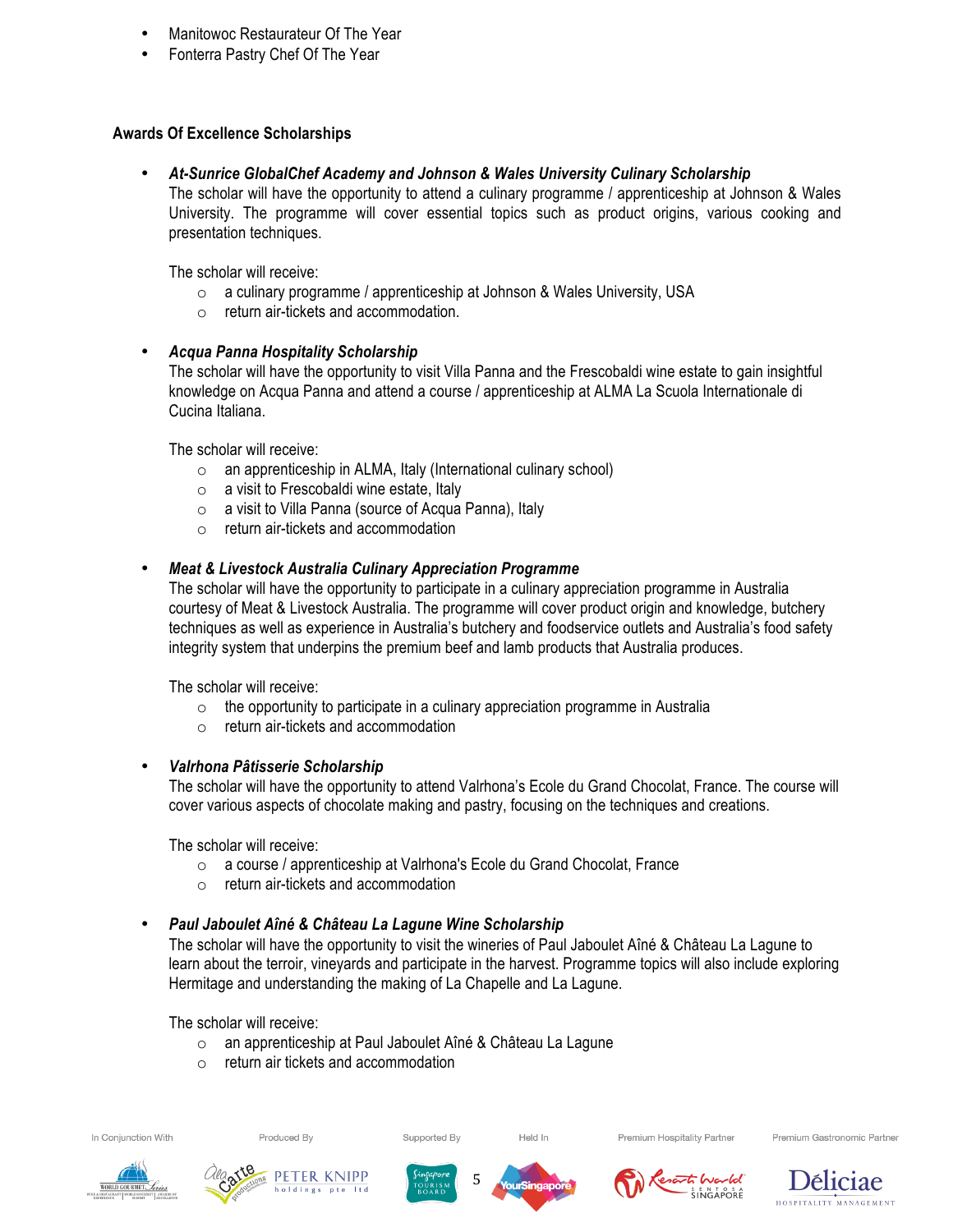# **ANNEX B – ORGANISERS, PARTNERS AND SUPPORTERS**

# **About A La Carte Productions Pte Ltd**

A La Carte Productions Pte Ltd, a subsidiary of Peter Knipp Holdings Pte Ltd, is an independently owned events company, which provides events planning, conceptualisation, and execution services. The annual gastronomic extravaganza - World Gourmet Summit held in April each year, and the Awards Of Excellence, the leading and most comprehensive F&B platform in Asia, which recognises and motivates talents to excel in the Food & Beverage (F&B) industry and promotes the appreciation of dining in Singapore and the region.

# **About Peter Knipp Holdings Pte Ltd**

Peter Knipp Holdings Pte Ltd (PKH) offers a multi-faceted range of services for the food and beverage (F&B) and hospitality industry. Founded in 1996 by Peter A Knipp, the multi award-winning company has grown over the years to include four independent companies, encompassing various aspects of the F&B and hospitality businesses: A La Carte Productions Pte Ltd, an events management which provides events planning, conceptualisation, and execution services at the annual gastronomic extravaganza – World Gourmet Series which includes Awards Of Excellence (www.wgsawards.com), World Gourmet Summit (www.worldgourmetsummit.com) and Wine & Restaurant Experience (www.winerestaurantexperience.com); Food2Print Pte Ltd which publishes Cuisine & Wine Asia magazine, newsletter at www.asiacuisine.com, and provides marketing communications consultancy services; Foodservice Consultants Singapore Pte Ltd, F&B consultancy and kitchen design (www.fscs.com.sg); and Bytes Asia Pte Ltd, IT consultancy.

## **PRESENTED BY**

#### **Citibank Singapore Limited**

Locally incorporated in Singapore, Citibank Singapore Limited is a distinct market leader in the consumer banking business. In the past few years, Citibank has extended its distribution network to more than 1,400 touch points to reach out to more Singaporeans and provide them innovative, global and value-added products and services. A leading credit card issuer in Singapore, Citibank offers the widest range of credit card propositions and the best-inclass dining privileges through Citibank Gourmet Pleasures which promises the best deals at over 1,000 locations.

#### **SUPPORTED BY**

# **Singapore Tourism Board (STB)**

The Singapore Tourism Board (STB) is a leading economic development agency in tourism, one of Singapore's key service sectors. Known for partnership, innovation and excellence, STB champions tourism, making it a key economic driver for Singapore. We aim to differentiate and market Singapore as a must-visit destination offering a concentration of user-centric and enriching experiences through the "Your Singapore" brand. For more information, please visit www.stb.gov.sg or www.yoursingapore.com

6

In Conjunction With

Produced By





Supported By



Held In



Premium Hospitality Partner